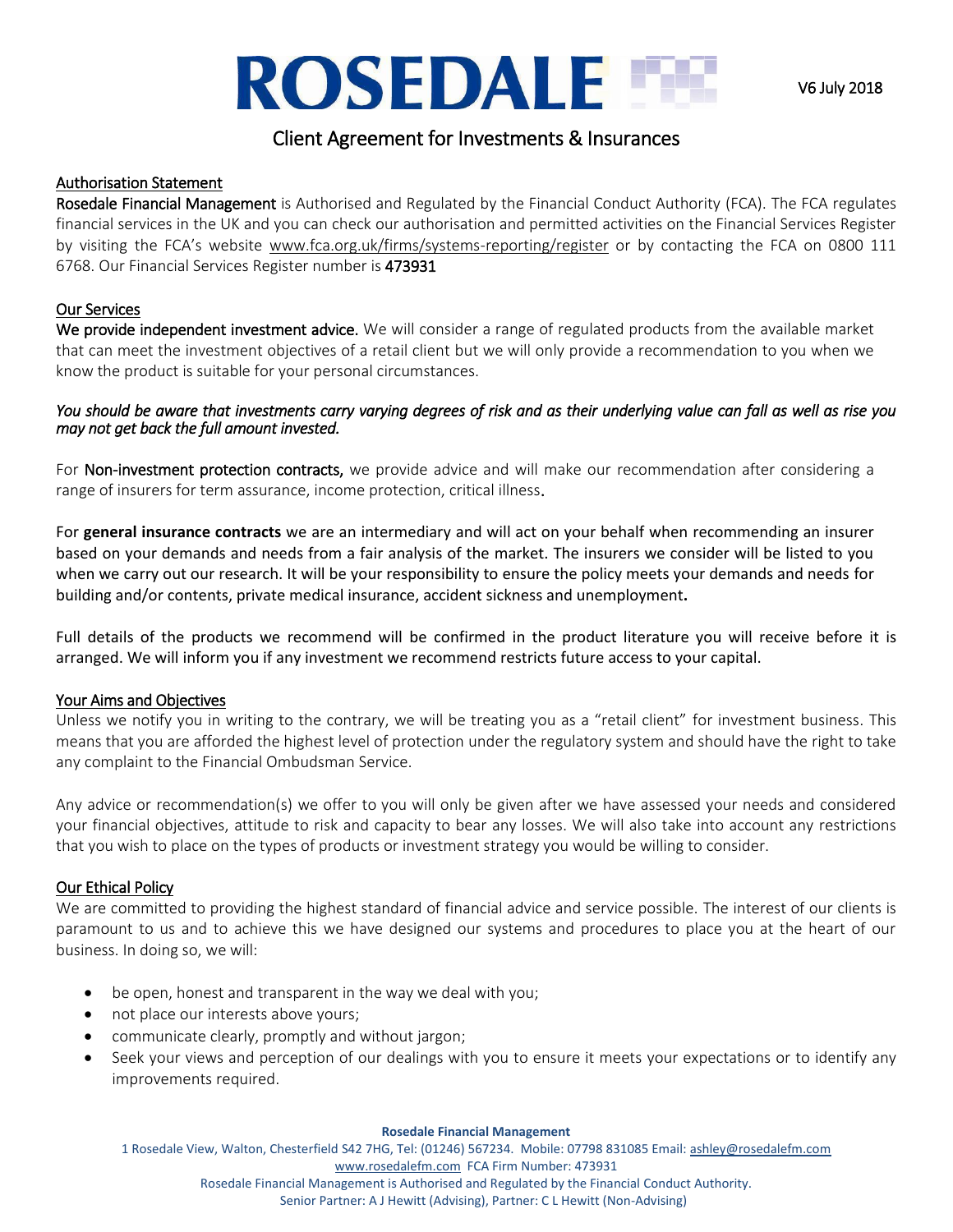#### **Instructions**

We only accept instructions in writing (paper or electronic means) to aid clarification and avoid future misunderstandings. Please note we will not act on oral instructions to avoid any possible misunderstandings.

#### Investment Services and Costs *(including 'structured deposits')*

We provide you with an initial consultation free of charge. This helps us to understand your financial objectives and we will confirm how we can support you in working towards these goals. We will also discuss the cost, and levels, of our services both initially and throughout our relationship with you. We charge our services by way of a fee. These fees are based on a percentage of the amount you invest, subject to a minimum fee. The 2 steps of this process are explained here:

#### Financial Review and Recommendation

This can be a continuation from the initial discussion, where agreed, or a further appointment. This process covers the:

- gathering of information about your existing financial arrangements and full personal circumstances;
- understanding of your investment knowledge and attitude and tolerance towards investment risk;
- recommendation of an asset allocation model that matches your risk profile and the subsequent assessment and suitability of any existing holdings;
- preparation of our recommendations to you;
- arranging a second appointment to explain and discuss our recommendations in detail.

Our charge for this service is a fixed fee of £375 payable on provision of the report containing our recommendation(s) to you. This fee will be waived wholly or in part should you decide to implement any of our recommendations. Our charge for this service is a minimum fee of £375, even if recommendations are not enacted/subsequently cancelled.

#### Policy Arrangement & Implementation – Lump Sum Investments or Transfers

Should you instruct us to proceed with (any of) our recommendation(s) we will act for you in the following ways:

- Handle all fund and policy administration on your behalf;
- Provide regular updates to keep you informed of progress;
- Ensure all your documents are issued in line with your expectations;
- Provide confirmation of all actions taken on your behalf in writing.

Our charge for this service is based on a percentage of the amount you invest and/or transfer.

#### This charge is up to a total of 3% of the initial investment, subject to a minimum of £375, whichever is the greater.

So, if you invested/transferred £5,000, a 3% initial fee would only be £150. (As this is under our minimum, it would be increased to the minimum of £375).

#### If you invested/transferred £50,000, a 3% fee would be £1,500;

#### If you invested/transferred £100,000 a 3% fee would be £3,000.

This payment can either be facilitated by the product provider when they receive your funds or paid directly by you. Where we receive such a payment we will waive our 'financial review and recommendation' fee by the same amount.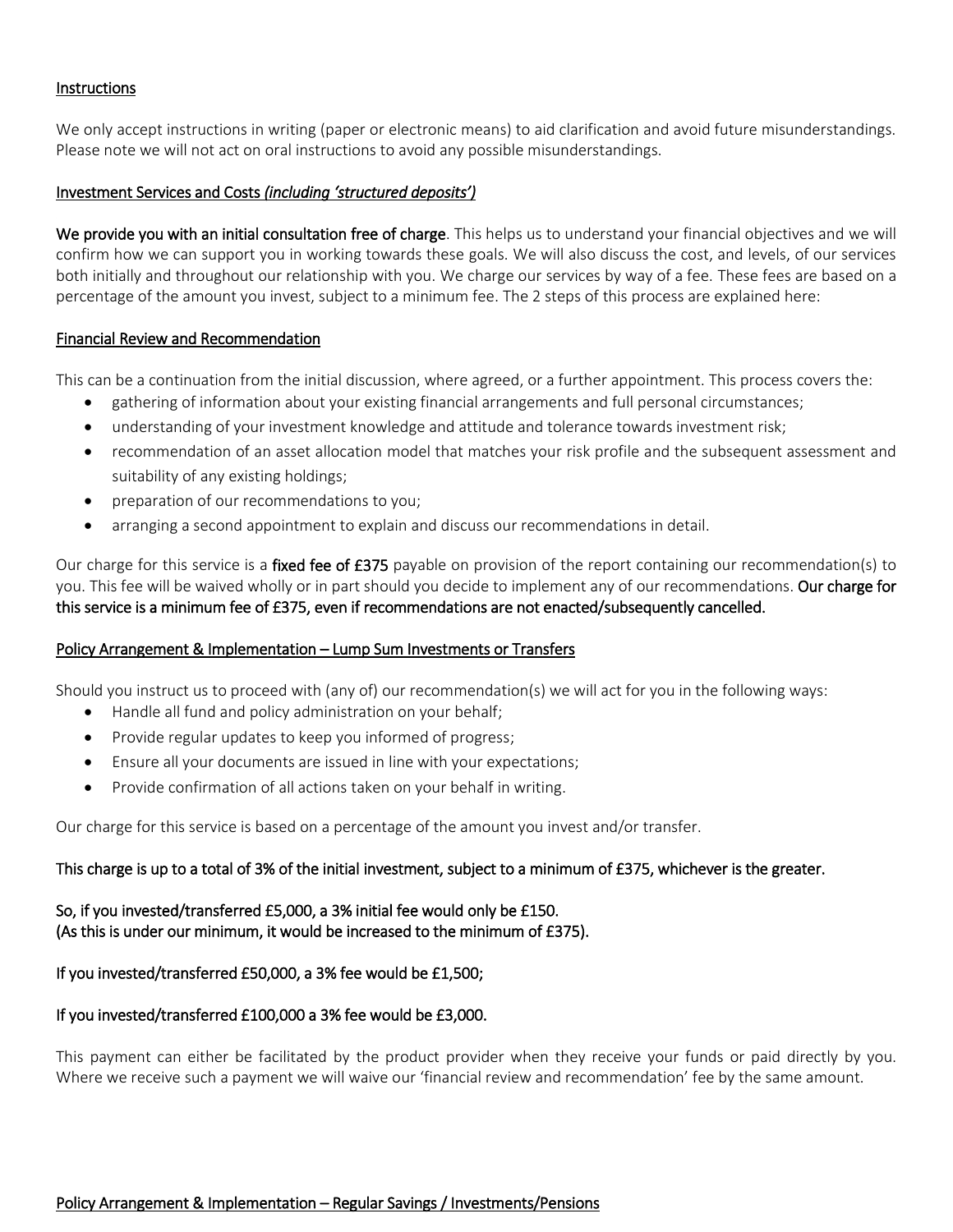Our charge for implementing a regular premium savings, investment or pension plan for 5 years or more is up to 3% of the annualised monthly premium over a five-year (60 months) period or a minimum of £375 whichever is the greater. You can pay this under either of the two options listed below:

## Option 1

You can pay this directly on receipt of the invoice. If you choose this option, payment must be made in full within 30 days.

**Example:** If your monthly contribution is £100 our implementation fee will be calculated as follows; £100 x 60 months =  $£6,000 \times 3\% = £180$ , therefore this example would attract a minimum fee of £375.

## Option 2

The charge can be collected from the first 4 month's instalments, should the premium and investment provider, be able to facilitate this option.

Example 1: If your monthly contribution is £100 our implementation fee will be collected by deducting £93.75 from each of the first four monthly contributions. The total fee paid during this time will be £375.

Example 2: If your monthly contribution is less than £100 our implementation fee will be collected by deducting 93.75% of the first 3 months contributions, followed by a balancing payment. For example, if your monthly contribution was £50 our implementation fee would be £50 x 93.75% = £46.88 from each of the first three monthly contributions, with a final payment issued, by separate invoice, for the balance i.e., £46.88 x 3 = £140.64, leaves an amount owing of £234.36 which would be invoiced for, so that the total fee paid during this time will be £375.

Should you decide to pay this charge through your policy and payments to the policy subsequently cease, we will calculate the total payments received to date and charge you the balance.

## Non-Investment Protection and General Insurance contracts

When we arrange the sale of a protection or insurance contract, we will not charge you a fee, as we will receive a commission from the provider. The amount of this will be disclosed to you in the product literature.

*We do not typically charge a fee for our Protection services as we will normally receive commission from the policy provider. You will not be subject to VAT for this service. However, should you cancel the policy within the first four years there may be a requirement to repay any commissions received. We would inform you of this amount in due course and require repayment in full via invoice.* 

## Ongoing Services

It is important to review every investment you hold and at regular intervals. At the time of, or prior to, our recommendation to you we will discuss our on-going service proposition. This is confirmed in our **'service proposition and** engagement' document which will be sent to you separately from this agreement.

If you do not sign our 'service proposition and engagement' document, you will automatically be treated as a "transactional client". As such, no ongoing service will be provided until when/if such agreement has been signed.

## VAT

Under current legislation our services are not subject to VAT but should this change in future and VAT becomes payable, we will notify you before conducting any further work.

## Cancellation Rights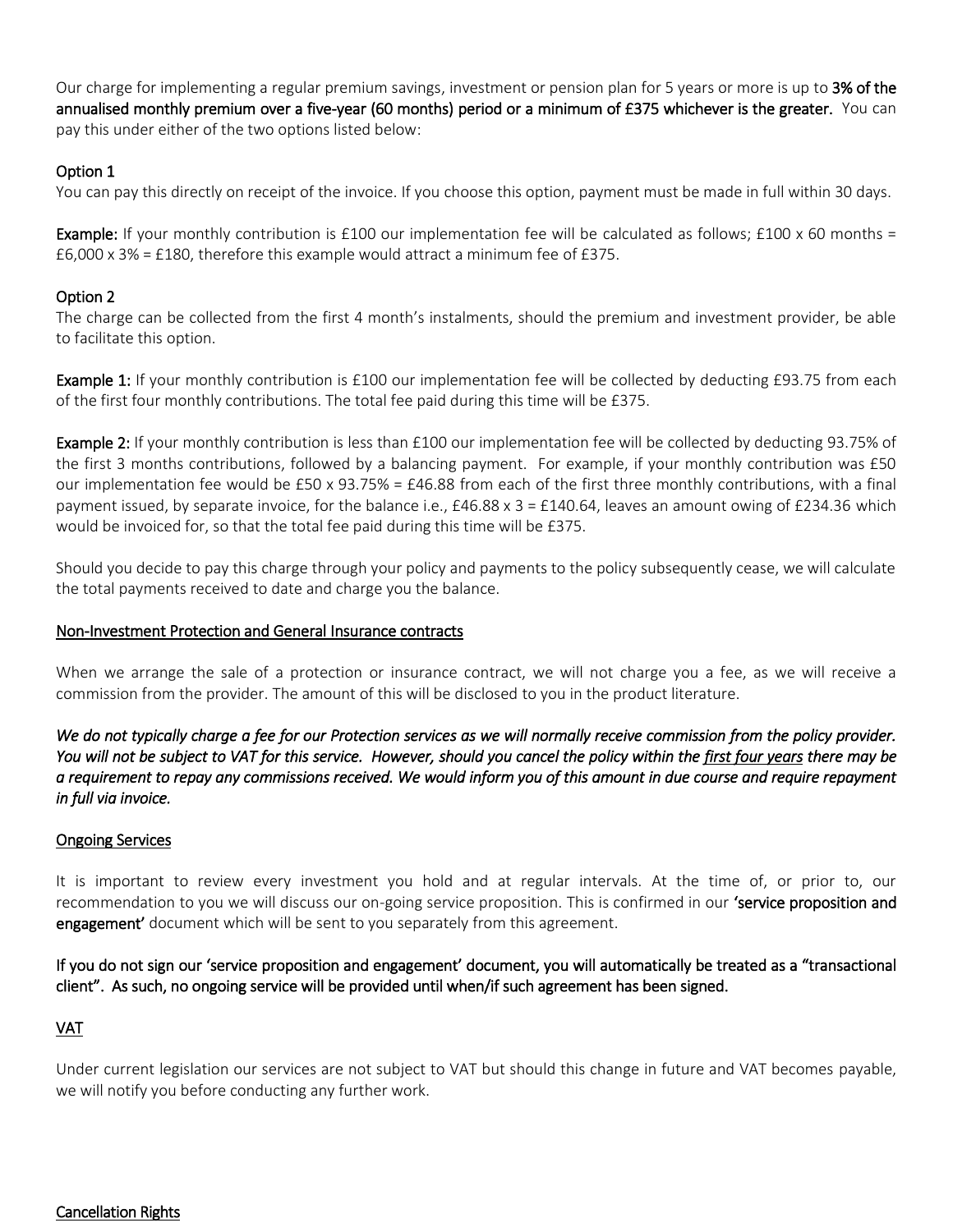In most cases you can exercise a right to cancel by withdrawing from the contract. In general terms you will normally have a 30-day cancellation period for a life, pure protection, payment protection or pension policy and a 14-day cancellation period for all other policies.

For investments this will typically start when funds are invested and for pure protection policies this will normally begin when you are informed that the contract has been concluded or, if later, when you have received the contractual terms and conditions. Instructions for exercising the right to cancel, if applicable, will be contained in the relevant product information issued to you.

If you cancel a single premium contract, you may incur a loss due to market movements. This means that, in certain circumstances, you might not get back the full amount you invested if you cancel the policy.

## Client Money

We are not permitted to handle client money and we cannot accept a cheque made out to us (unless it is in respect of an item for which we have sent you an invoice) or handle cash.

#### Documentation

We will endeavour to make arrangements for all your investments to be registered in your name unless you first instruct us otherwise in writing. All policy documents will be forwarded to you immediately after we have received them. If there are a number of documents relating to a series of transactions, we will normally hold each document until the series is complete and then forward them to you*.* We will issue all communications in English, unless agreed otherwise.

#### Material Interest

We will act honestly, fairly and professionally known as conducting business in 'Client's best interest' regulations. Occasionally situations may arise where we or one of our other clients have some form of interest in business transacted for you. If this happens or we become aware that our interests or those of one of our other clients conflict with your interest, we will write to you and obtain your consent before we carry out your instructions, and detail the steps we will take to ensure fair treatment. Where this cannot be achieved, we will not conduct the business.

#### **Complaints**

If you wish to register a complaint, please write to Rosedale Financial Management, 1 Rosedale View, Walton, Chesterfield, Derbyshire S42 7HG, telephone (01246) 567234 or e-mail ashley@rosedalefm.com. A summary of our internal complaints handling procedures for the reasonable and prompt handling of complaints is available on request and if you cannot settle your complaint with us, you may be entitled to refer it to the Financial Ombudsman Service at [www.financial](http://www.financial-ombudsman.org.uk/)[ombudsman.org.uk](http://www.financial-ombudsman.org.uk/) or by contacting them on 0800 023 4567.

#### Compensation Scheme

If you make a complaint and we are unable to meet our liabilities, you may be entitled to compensation from the Financial Services Compensation Scheme. For investment business you will be covered up to a maximum of £50,000. Further information about these amounts and limits for all other product types are available from the FSCS at <http://www.fscs.org.uk/what-we-cover/products>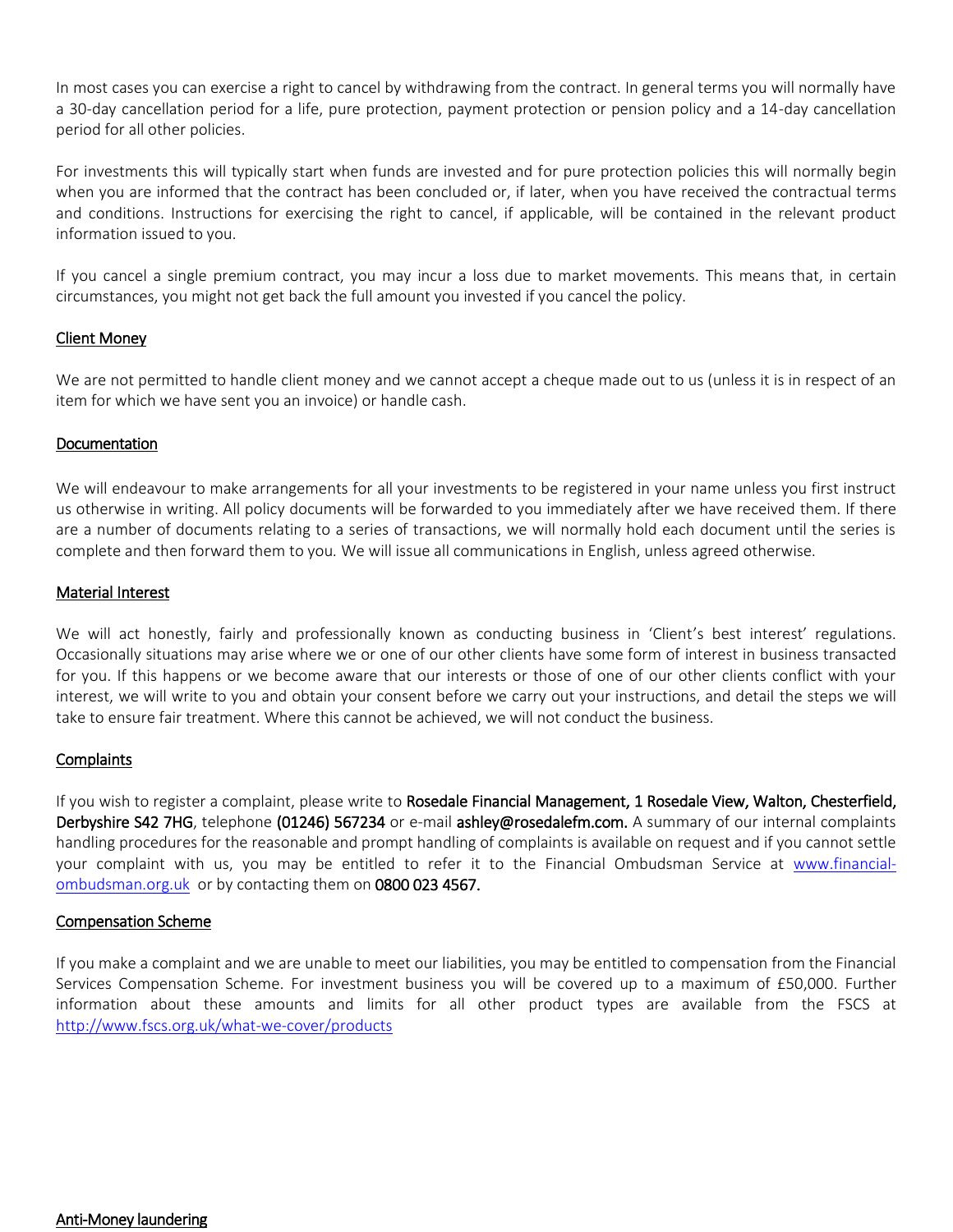We are required by the anti-money laundering regulations to verify the identity of our clients, to obtain information as to the purpose and nature of the business which we conduct on their behalf, and to ensure that the information we hold is up-to-date. For this purpose, we may use electronic identity verification systems and we may conduct these checks from time to time throughout our relationship, not just at the beginning.

## Law

This client agreement is governed and shall be construed in accordance with English Law and the parties shall submit to the exclusive jurisdiction of the English Courts.

## Force Majeure

Rosedale Financial Management shall not be in breach of this Agreement and shall not incur any liability to you if there is any failure to perform its duties due to any circumstances reasonably beyond its control.

## **Termination**

The authority to act on your behalf may be terminated at any time without penalty by either party giving *seven days notice* in writing to that effect to the other, but without prejudice to the completion of transactions already initiated. Any transactions effected before termination a due proportion of any period charges for services shall be settled to that date.